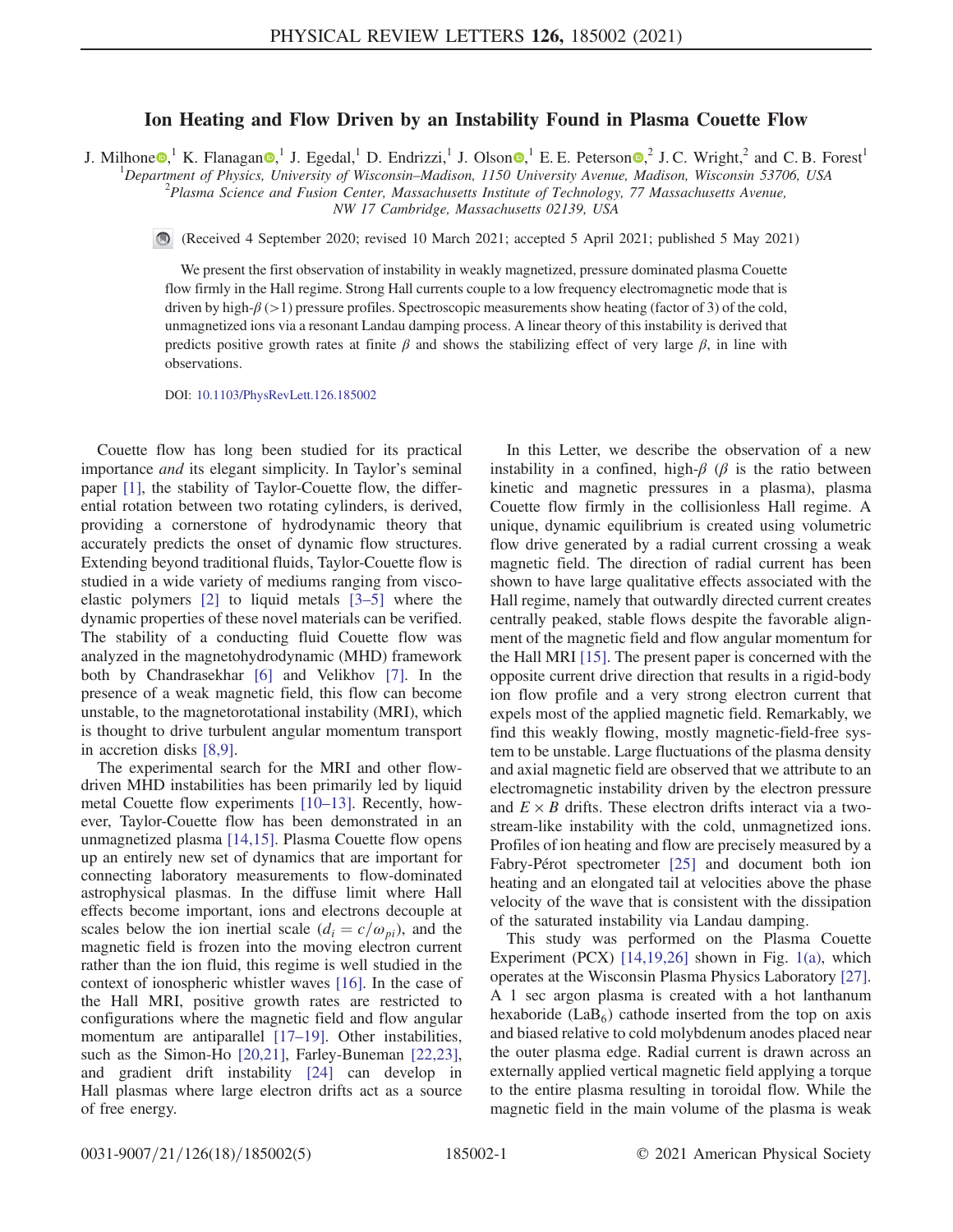<span id="page-1-0"></span>

FIG. 1. Left: volumetric flow drive implemented on PCX. Right: top down schematic of PCX displaying azimuthal location of diagnostics.

(typically  $\langle 10 \text{ G} \rangle$ , an array of permanent magnets on the boundary of the plasma provide bucketlike confinement [\[28\].](#page-4-13)

The experiment has an array of magnetic, electrostatic, and optical diagnostics, with toroidal positions shown in Fig. [1\(b\).](#page-1-0) A linear array of 15 3-axis Hall probes [\[29\]](#page-4-14) with 1.5 cm spacing and a frequency response from dc up to 100 kHz is mounted at  $\phi = 300^{\circ}$ . Two electrostatic probes, mounted at azimuthal angles of 45° and 135° and separated by  $18.5$  cm in z, measure ion saturation current to determine plasma density. The Fabry-Pérot spectrometer is mounted on a scanning optics table for measuring the ion temperature and velocity profiles. This combination of probe locations allows for radial profile measurements at multiple z and  $\phi$  locations, helping to identify azimuthal and axial symmetries.

Our high- $\beta$  equilibrium exists in a recently discovered Hall dominated regime [\[15\].](#page-4-10) The radial electric field used to power the system and drive radial currents has the secondary effect of also generating a Hall current in the azimuthal  $(\phi)$  direction; this current in turn induces a large magnetic field in opposition to the applied field, completely demagnetizing the core. In the stable case as seen in Fig. [2](#page-1-1), most of the initial magnetic field is removed from the core of the plasma. However, when instability is observed, less magnetic field is removed while large fluctuations are present across the plasma profile implying that the Hall currents are reduced. As part of the equilibrium, the density gradient extends much deeper into the plasma compared to previous multicusp confinement experiments [\[26,28,30,31\]](#page-4-15). For the measured ion temperatures, the gyroradius  $r<sub>L</sub>$  =  $V_{thi}/\Omega_{ci} \sim 40$  cm and ion inertial scale  $d_i = c/\omega_{pi} \sim$ 100 cm are both on the order of the system size, but the collisional mean-free path is even longer. Hence, the ions are collisionless but unmagnetized. In contrast, the electrons have gyroradii that are less than a cm except for very weak fields  $(< 0.5 \text{ G})$ , and thus are fully magnetized over much of the profile. As a result, the plasma is firmly in the Hall dominated regime where the magnetic field is frozen into the electron fluid.

<span id="page-1-1"></span>

FIG. 2. Profiles of  $n_e$ ,  $T_e$ , and  $\Delta B_z$ . Error bars indicate the median of the fluctuations with the upper and lower limits indicating the extrema of the fluctuations. The gray shaded region indicates the anode location. The vacuum magnetic field is roughly 6 G for the stable case and 10 G for the unstable case.

Large magnetic fluctuations are measured with a frequency ranging from 2–3 kHz, which lies between the ion cyclotron frequency  $\Omega_{ci}$  and the electron cyclotron frequency  $\Omega_{ce}$ . The magnetic fluctuations are predominately in  $B_z$  with no measured fluctuations in the r and  $\phi$ components. A time trace of the fluctuations can be seen in Fig. [3\(a\)](#page-1-2). The applied field is reduced from the initial ∼6 G field and has approximately ∼0.75 G fluctuations.

<span id="page-1-2"></span>

FIG. 3. (a) Time trace of  $B_z$  at  $r = 16$  cm. (b) Injected current vs magnetic field. (c)  $I_{\text{sat}}$  current measurements from two electrostatic probes. (d) 2D reconstruction of the ion saturation current  $I_{\text{sat}}$ . (e) 2D reconstruction of the magnetic field  $\Delta B_z$  and current density streamlines.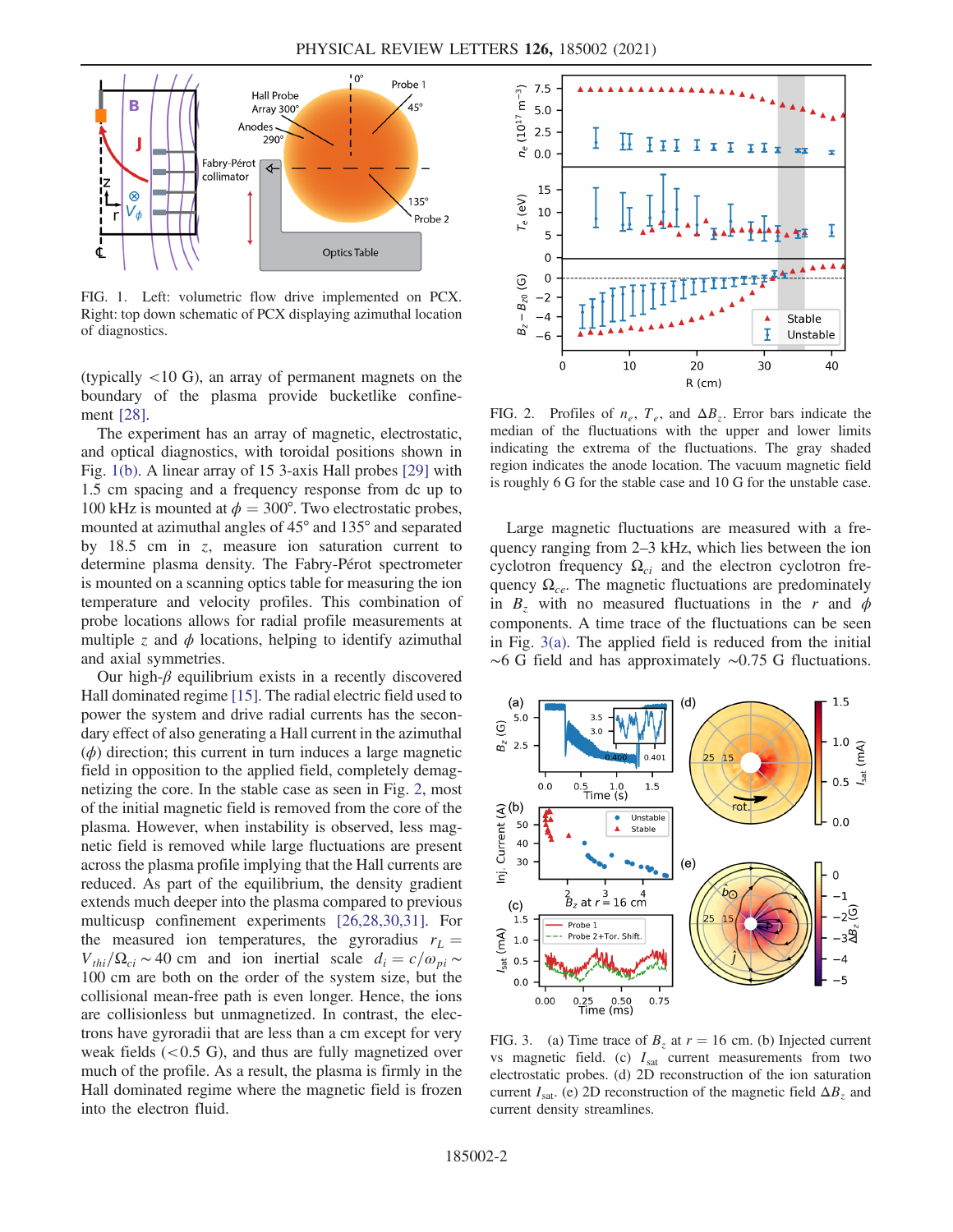Figure [3\(b\)](#page-1-2) shows a scaling of injected current for two cases of magnetic field with varying cathode bias voltage. Larger injected currents decrease the magnetic field and lead to stable plasmas while unstable plasmas show a large reduction in injected current and resulting toroidal current. High-speed video imaging [\[32\]](#page-4-16) shows a dense structure rotating around the central axis of PCX indicating a predominantly flutelike  $(\lambda_z \sim 0)$  m = 1 mode (one period in  $\phi$ ). Measurements of the rotation period match the measured fluctuation frequencies from the magnetic and electrostatic probes.

We observe that with a positive applied magnetic field (in the  $+\hat{z}$  direction), the mode rotates in the anticlockwise direction when viewed from above. Ion saturation current fluctuations are measured by the two electrostatic probes separated by 90° azimuthally and 18.5 cm vertically. As shown in Fig. [3\(c\)](#page-1-2), the probes show good agreement with an  $m = 1$  flute mode with  $k_z = 2\pi/\lambda_z \sim 0$  when the azimuthal lag is accounted for.

Reconstructions of the evolved instability reveal a large amplitude ( $\tilde{n}/n \sim \tilde{b}/B \sim 1$ ) rotating structure. Figures [3\(d\)](#page-1-2) and [3\(e\)](#page-1-2) present a 2D reconstruction of the mode structure. Measurements of density and magnetic field were made by scanning probes radially, and each time trace was filtered at the mode frequency determined by the fast Fourier transform of  $B<sub>z</sub>$  and synced by maximizing the cross correlation in  $\delta B_z$ . The mode structure was then recovered by mapping time to the azimuthal direction  $(2\pi f t \rightarrow \phi)$ . The mode shown in Figs.  $3(d)$  and  $3(e)$  includes the toroidal lag between the Hall probe array and probe 2. The peak density of the mode has a much steeper gradient compared to the stable equilibrium and is out of phase with the magnetic field where most of the magnetic flux is pushed out.

The nonlinear saturated state can be understood as a rotating structure well defined by a force balance between the  $J \times B$  force from the currents associated with the magnetic field depression, the electron pressure gradient, and an electric field that points in the same direction as the density gradient. This saturated state is consistent with an electron vortex being advected hydrodynamically, with parallels to Helmholtz's theorem for vorticity advection.

Measurements of the ion temperature and velocity were made with a high-resolution, large étendue Fabry-Pérot spectrometer (for a detailed explanation of this diagnostic and its capabilities, see [\[25\]](#page-4-11)). Spectra of Doppler shifted emission from ArII ions were taken with integration times much longer than the period of oscillation at various tangency radii. A measured spectrum mapped to velocity space is shown in the top of Fig. [4](#page-2-0). The spectrum shown is integrated along a chord with a tangency radius of 30 cm near the edge of the plasma. The sharp gradient in the edge of the plasma means that the emissivity along this chord is only non-negligible over a small region, allowing us to approximate this as a single point measurement at a radius of 30 cm. Extensive modeling of any profile effects near the

<span id="page-2-0"></span>

FIG. 4. Top: spectrum from the Fabry-Pérot spectrometer. Shaded regions represent the total error in the measurement. Bottom:  $T_i$  and peak  $V_{i0}$  vs the mean magnetic field at  $r = 14$  cm.

edge confirm that this approximation is within the measurement error of the spectrometer. The spectrum is modeled as a thermally broadened, drifting Maxwellian distribution with an oscillating quiver velocity  $\tilde{V}$ . Peak velocities of  $\sim$ 1 km/s are measured with deviations at velocities on the order of a few  $V_{th,i}$  in the distribution function near the phase velocity of the wave. The measured ion temperature is 1.4 eV which is 2–4 times higher than a typical stable PCX argon plasma with similar electron density and temperature. We also note the significant deviation of the spectrum above the phase velocity (see the green shaded data in the top of Fig. [4](#page-2-0)) of the wave which we attribute to quasilinear flattening of the distribution function. This deviation is not present on any spectra collected from non-fluctuating equilibria. As presented in bottom plot of Fig. [4](#page-2-0), the ion temperature and velocity vary linearly with the mean magnetic field in the plasma.

The onset of these fluctuations is consistent with a new instability, which we name the electromagnetic gradient drift instability. The instability is driven by magnetized electrons drifting through a background of unmagnetized ions and is similar in some ways to the low- $\beta$  electrostatic electron drift instability derived in [\[24,33\]](#page-4-9). When  $\beta$  is high, gradients in the equilibrium magnetic field strength contribute significantly to enhancing electron drift velocities, and the instability can develop strong fluctuations in  $B<sub>z</sub>$ with finite  $k_{\perp}$ . The magnetic fluctuations are related to the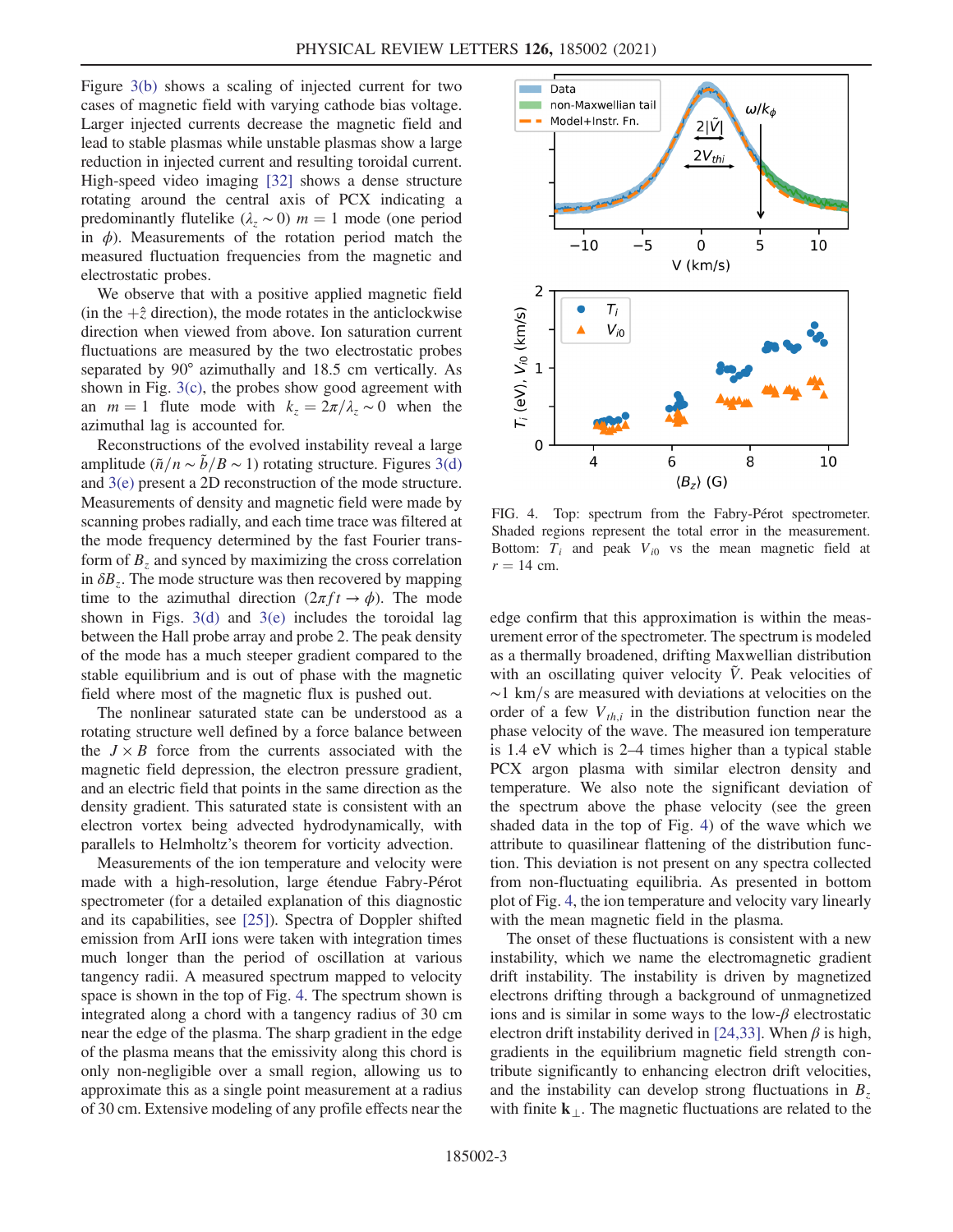<span id="page-3-3"></span>

FIG. 5. Linear growth rate squared,  $\gamma^2$ , of the electromagnetic gradient drift instability vs.  $\beta$ ; unstable if  $\text{Re}(\gamma) > 0$ . The shaded region is the range of  $\beta$  where the instability is expected.

density and electrostatic potential fluctuations through Ampère's law assuming the radial current is purely from the fluctuating electron drift velocities and neglecting the ultrahigh frequency displacement current. We have derived a local dispersion relation detailed in [\[32\]](#page-4-16) that shows the instability is driven by magnetic field and density gradients, parametrized by inverse gradient length scales  $\kappa_B =$  $\partial \ln B_0/\partial r$  and  $\kappa_n = \partial \ln n/\partial r$ , respectively.

The linear growth rate of the mode is heavily dependent on the magnitude of  $\beta$ . For  $\beta \ll 1$ , PCX is completely stable with  $\kappa_B > 0$  and  $\kappa_n < 0$  as seen in Frias *et al.* [\[24\].](#page-4-9) For moderate  $\beta$ , the plasma is unstable to this electromagnetic mode; however, at large enough  $\beta$ , it is stabilized by the large plasma pressure, consistent with experimental results shown in Fig. [3\(b\).](#page-1-2) For realistic parameters on PCX,  $\kappa_n = -1.55 \text{ m}^{-1}$ ,  $\kappa_B = 2 \text{ m}^{-1}$ ,  $n_e = 2 \times 10^{17} \text{ m}^{-3}$ , the plasma is unstable for a small range of  $\beta$ , and the growth rate diverges at the high- $\beta$  stability boundary as shown in Fig. [5](#page-3-3).

The observed ion heating and flow are consistent with energy and momentum transport from the wave into the ions. Normally, hot filament plasmas are very cold (≪1 eV) since the collisional heating from the electrons (∼2 W for these plasmas) is weak and heat losses via collisions with neutrals and charge exchange are relatively large. Since the wavelength of the mode is on the order of the mean free path, the use of Braginskii's unmagnetized viscosity [\[34\]](#page-4-17) for collisional viscous heating is invalid indicating a need for a collisionless process such as Landau damping. The heating from Landau damping can be estimated from quasilinear diffusion [\[35\]](#page-4-18) given the measured strength of the oscillating electric field (measured in these plasmas to be on the order of 10  $V/m$ ). For a single wave number  $k$ , the power transferred from the oscillating field to the ions is

<span id="page-3-4"></span>
$$
P = \mathbb{V}\sqrt{\frac{\pi}{2}}\omega_{pi}^{2} \frac{\epsilon_{0}|E|^{2}}{kv_{thi}} \frac{v_{ph}^{2}}{v_{thi}^{2}} e^{-\frac{v_{ph}^{2}}{2v_{thi}^{2}}}, \qquad (1)
$$

where V is the volume,  $v_{thi} \equiv \sqrt{kT_i/m_i}$  is the ion thermal where  $\mathbb{V}$  is the volume,  $v_{thi} \equiv \sqrt{kT_i/m_i}$  is the ion thermal speed,  $\omega_{pi} \equiv \sqrt{ne^2/\epsilon_0 m_i}$  is the ion plasma frequency and  $v_{ph} \equiv \omega/k$  is the phase velocity of the wave. Choosing a wave number of  $k \approx 1 \text{ m}^{-1}$ , which corresponds to a  $k_{\phi}$  for the full circumference at roughly 15 cm, the estimated power from Eq. [\(1\)](#page-3-4) is an order of magnitude higher than the collisional heating calculations, approximately 20 W. This Landau heating is more than enough to change  $T_i$  by the measured amount given simple power balance against neutral collisions and confinement losses. Moreover, the deviation in the distribution function in the direction of the mode's phase velocity, as indicated by the shaded green data in Fig. [4](#page-2-0) (top), suggests the tail is gaining not only energy from the wave but also momentum to cause the ions to rotate with the instability.

p

In summary, we have observed a unique instability in high- $\beta$ , collisionless Hall plasma in the Couette geometry that transfers energy and momentum from the electrons to the ions. This experiment was initially intended to study the magnetorotational instability where strong flow shear is required as a source of free energy which has not yet been observed. Indeed, for the configuration presented in this paper, the Hall regime MRI is not even expected since the flow angular momentum and the magnetic field  $[18,19,36,37]$  are not aligned. In the present study, however, we have shown a strong, global instability that is driven by gradients in both the magnetic field and plasma density, not the ion flow. A local dispersion relationship predicts stability boundaries, but the nonlinear structure is clearly global and appears to be a rotating dynamic equilibrium that would benefit from additional modeling. This theory suggests that strong gradients in the electron drifts effectively take the role of more traditional ion flow shear via a two-stream-like instability. With the aid of highresolution Fabry-Pérot spectroscopy, we have also shown that this instability transfers energy and momentum to the otherwise cold ion population. This unique Couette instability highlights the importance of the electron fluid on electromagnetic instabilities in the collisionless Hall regime.

This work was funded in part by the NSF under Grant No. 1518115. In addition, this work is supported through the Wisconsin Plasma Physics Laboratory User Facility under DOE fund DE-SC0018266.

- <span id="page-3-1"></span><span id="page-3-0"></span>[1] G. I. Taylor, VIII. Stability of a viscous liquid contained between two rotating cylinders, [Phil. Trans. R. Soc. A](https://doi.org/10.1098/rsta.1923.0008) 223, [289 \(1923\)](https://doi.org/10.1098/rsta.1923.0008).
- <span id="page-3-2"></span>[2] S. Boldyrev, D. Huynh, and V. Pariev, Analog of astrophysical magnetorotational instability in a Couette-Taylor flow of polymer fluids, Phys. Rev. E 80[, 066310 \(2009\).](https://doi.org/10.1103/PhysRevE.80.066310)
- [3] M. D. Nornberg, H. Ji, E. Schartman, A. Roach, and J. Goodman, Observation of Magnetocoriolis Waves in a